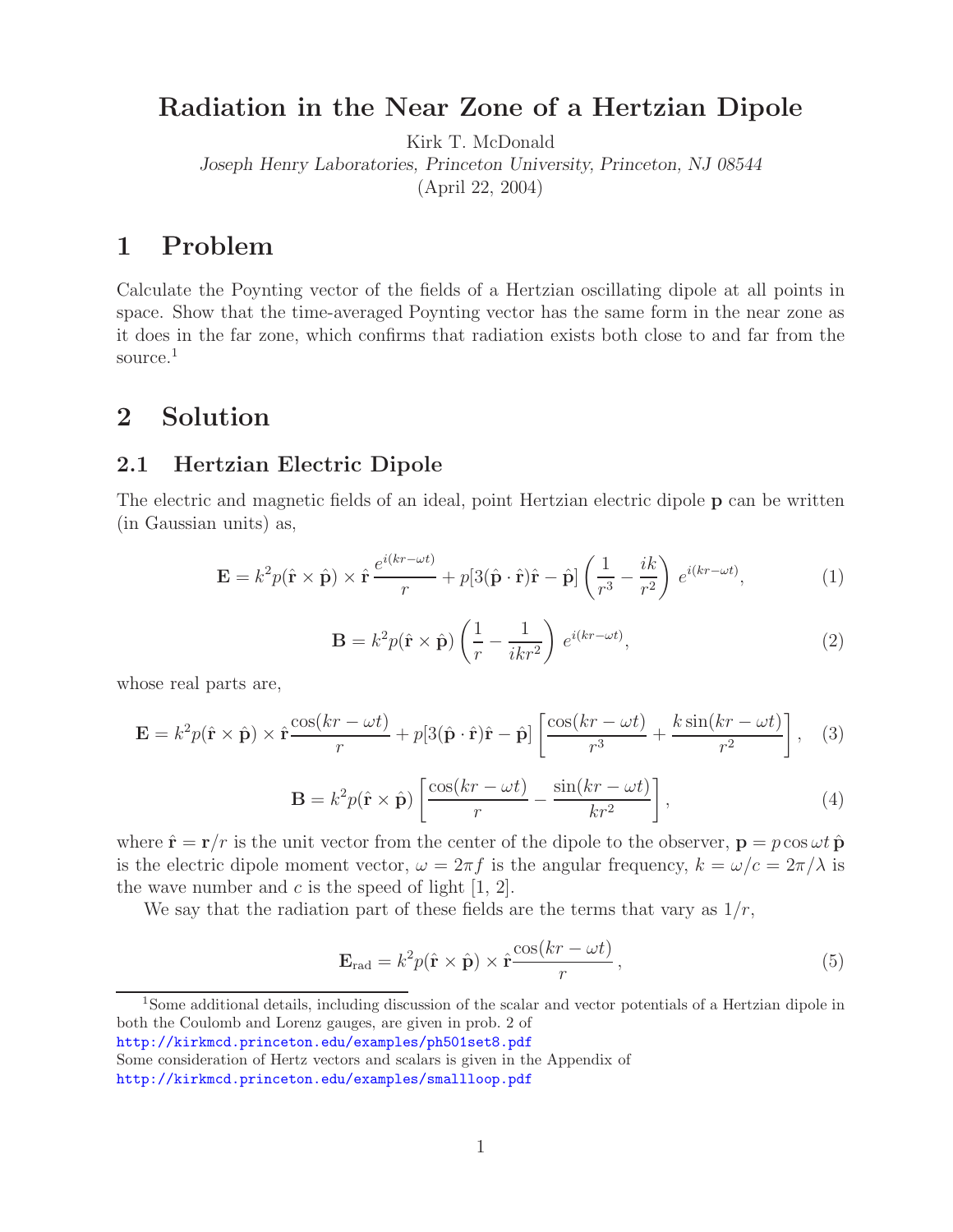$$
\mathbf{B}_{\rm rad} = k^2 p(\hat{\mathbf{r}} \times \hat{\mathbf{p}}) \frac{\cos(kr - \omega t)}{r}.
$$
 (6)

In the near zone of the dipole, where  $kr \lesssim 1$ , the radiation fields are smaller that the other components of **E** and **B**. The most prominent feature of the fields in the near zone is that the electric field looks a lot like that of an electrostatic dipole, as shown in the figure below. Because field patterns that look like radiation are discernable only for  $r \gtrsim \lambda$ , there may be an impression that the radiation is created at some distance from an antenna, rather than at the antenna itself.



Since the radiated power comes from the antenna (from the power supply that drives the antenna), there must be a flow of energy out from the surface of the antenna into the surrounding space. The usual electrodynamic measure of energy flow is Poynting's vector [3] (in a medium with unit relative permeability),

$$
\mathbf{S} = \frac{c}{4\pi} \mathbf{E} \times \mathbf{B}.
$$
 (7)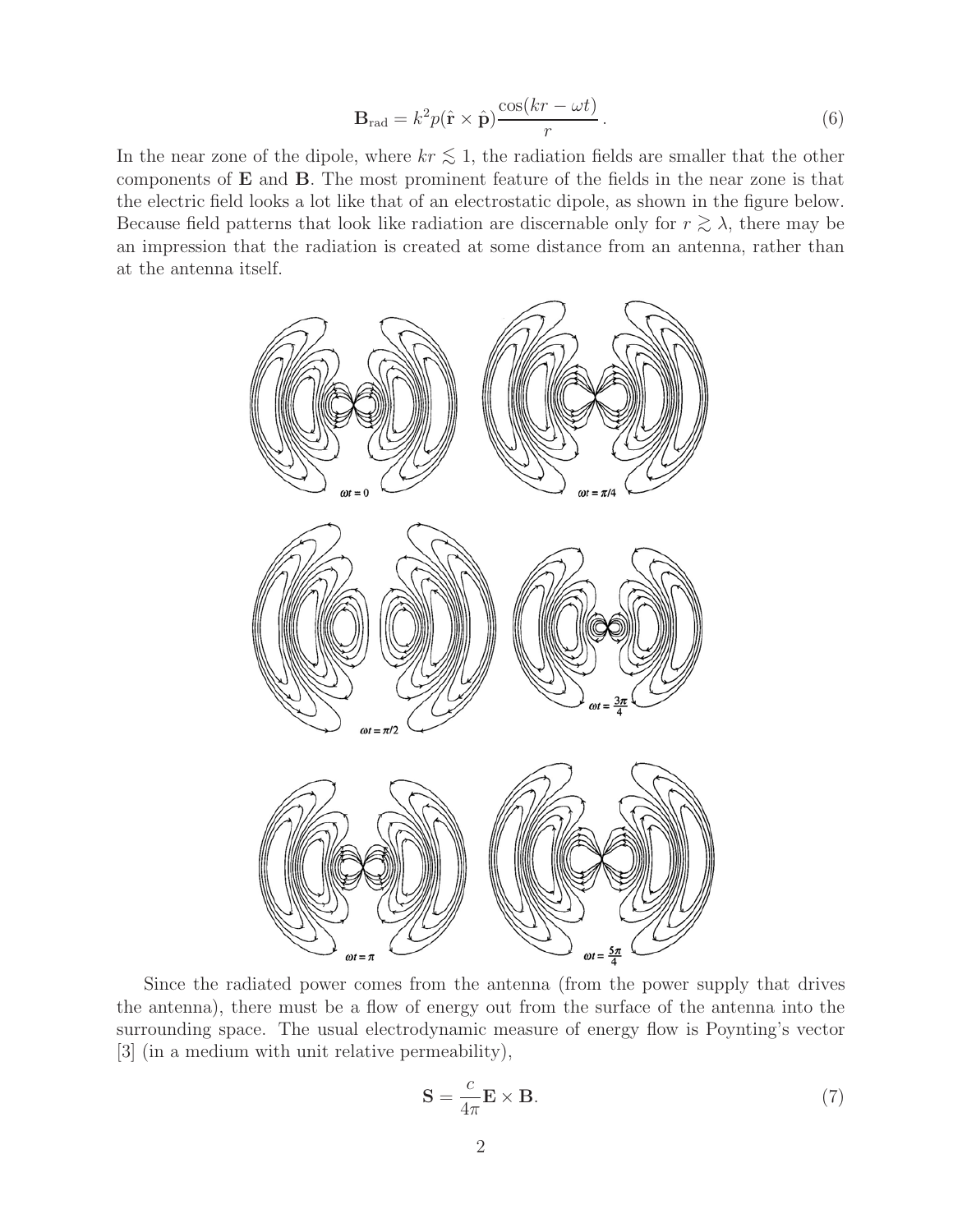When we use the fields  $(3)-(4)$  to calculate the Poynting vector we find six terms, some of which do not point along the radial vector  $\hat{\mathbf{r}}$ ,

$$
\mathbf{S} = \frac{c}{4\pi} \left\{ k^4 p^2 [(\hat{\mathbf{r}} \times \hat{\mathbf{p}}) \times \hat{\mathbf{r}}] \times (\hat{\mathbf{r}} \times \hat{\mathbf{p}}) \left[ \frac{\cos^2(kr - \omega t)}{r^2} - \frac{\cos(kr - \omega t)\sin(kr - \omega t)}{kr^3} \right] \right. \\
\left. + k^2 p^2 [3(\hat{\mathbf{p}} \cdot \hat{\mathbf{r}}) \hat{\mathbf{r}} - \hat{\mathbf{p}}] \times (\hat{\mathbf{r}} \times \hat{\mathbf{p}}) \left[ \frac{\cos^2(kr - \omega t) - \sin^2(kr - \omega t)}{r^4} \right. \\
\left. + \cos(kr - \omega t)\sin(kr - \omega t) \left( \frac{k}{r^3} - \frac{1}{kr^5} \right) \right] \right\}
$$
\n
$$
= \frac{c}{4\pi} \left\{ k^4 p^2 \sin^2 \theta \, \hat{\mathbf{r}} \left[ \frac{\cos^2(kr - \omega t)}{r^2} - \frac{\cos(kr - \omega t)\sin(kr - \omega t)}{kr^3} \right] \right. \\
\left. + k^2 p^2 [(3\cos^2 \theta - 1)\hat{\mathbf{r}} - 2\cos \theta \, \hat{\mathbf{p}}] \left[ \frac{\cos^2(kr - \omega t) - \sin^2(kr - \omega t)}{r^4} \right. \\
\left. + \cos(kr - \omega t)\sin(kr - \omega t) \left( \frac{k}{r^3} - \frac{1}{kr^5} \right) \right] \right\},
$$
\n(8)

where  $\theta$  is the angle between vectors **r** and **p**. As well as the expected radial flow of energy, there is a flow in the direction of the dipole moment **p**. Since the product  $\cos(kr-\omega t)\sin(kr-\omega t)$  $\omega t$ ) can be both positive and negative, part of the energy flow is inwards at times, rather than outwards as expected for pure radiation.

However, we obtain a simple result if we consider only the time-averaged Poynting vector,  $\langle \mathbf{S} \rangle$ . Noting that  $\langle \cos^2(kr - \omega t) \rangle = \langle \sin^2(kr - \omega t) \rangle = 1/2$  and  $\langle \cos(kr - \omega t) \sin(kr - \omega t) \rangle =$  $(1/2)\langle \sin 2(kr - \omega t) \rangle = 0$ , eq (8) leads to,

$$
\langle \mathbf{S} \rangle = \frac{ck^4 p^2 \sin^2 \theta}{8\pi r^2} \,\hat{\mathbf{r}}.\tag{9}
$$

The time-average Poynting vector is purely radially outwards, and falls off as  $1/r^2$  at all radii, as expected for a flow of energy that originates in the oscillating point dipole. The time-average angular distribution  $d \langle P \rangle / d\Omega$  of the radiated power is related to the Poynting vector by,

$$
\frac{d\langle P\rangle}{d\Omega} = r^2 \hat{\mathbf{r}} \cdot \langle \mathbf{S} \rangle = \frac{ck^4 p^2 \sin^2 \theta}{8\pi} = \frac{p^2 \omega^4 \sin^2 \theta}{8\pi c^3},\tag{10}
$$

which is the expression usually derived for dipole radiation in the far zone. Here we see that this expression holds in the near zone as well.

We conclude that radiation, as measured by the time-averaged Poynting vector, exists in the near zone of an antenna as well as in the far zone.

*The question sometimes arises as to whether the fields of an antenna could be pure radiation, with no nonpropagating near fields (that take energy to maintain). It is clear that a small oscillating dipole will generate nearby, quasistatic dipole fields. See sec. 6 of [4] for a kind of inverse argument, that any dipole radiation fields in the far zone imply, via a diffraction integral, that nonradiation fields are present in the near zone.*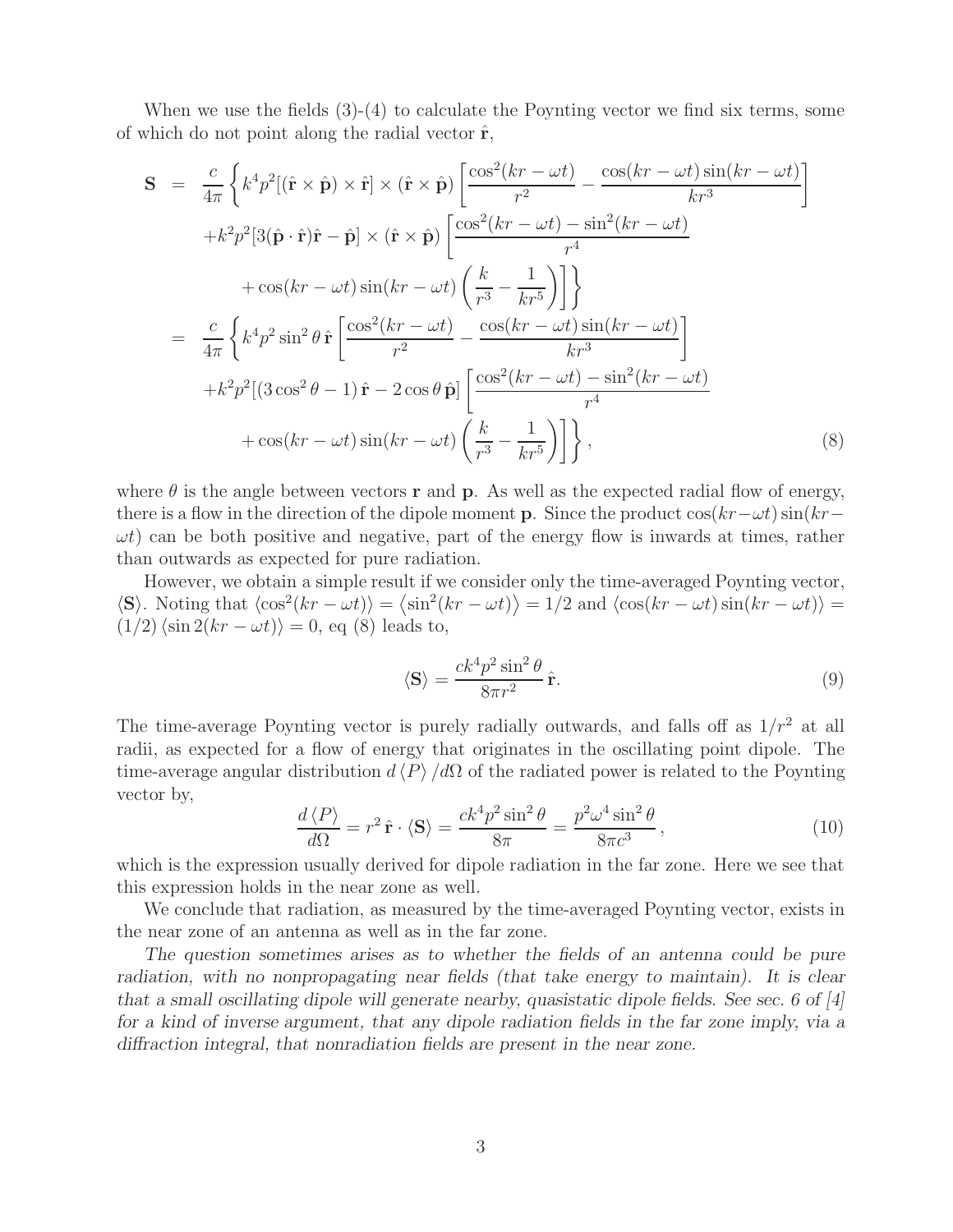#### **2.2 Hertzian Magnetic Dipole**

If  $\mathbf{E}(\mathbf{r},t)$  and  $\mathbf{B}(\mathbf{r},t)$  are solutions to Maxwell's equations in free space (*i.e.*, where the charge density  $\rho$  and current density **J** are zero), then the **dual** fields,

$$
\mathbf{E}'(\mathbf{r},t) = -\mathbf{B}(\mathbf{r},t), \qquad \mathbf{B}'(\mathbf{r},t) = \mathbf{E}(\mathbf{r},t), \tag{11}
$$

are solutions there also. The Poynting vector is the same for the dual fields as for the original fields,  $2,3$ 

$$
\mathbf{S}' = \frac{c}{4\pi} \mathbf{E}' \times \mathbf{B}' = -\frac{c}{4\pi} \mathbf{B} \times \mathbf{E} = \mathbf{S}.
$$
 (12)

Taking the dual of fields (3)-(4) with the change of notation  $\mathbf{p} \to \mathbf{m}$ , we find the fields,

$$
\mathbf{E}' = -k^2 m(\hat{\mathbf{r}} \times \hat{\mathbf{m}}) \left( \frac{1}{r} - \frac{1}{ikr^2} \right) e^{i(kr - \omega t)}, \tag{13}
$$

$$
\mathbf{B}' = k^2 m(\hat{\mathbf{r}} \times \hat{\mathbf{m}}) \times \hat{\mathbf{r}} \frac{e^{i(kr - \omega t)}}{r} + m[3(\hat{\mathbf{m}} \cdot \hat{\mathbf{r}})\hat{\mathbf{r}} - \hat{\mathbf{m}}] \left(\frac{1}{r^3} - \frac{ik}{r^2}\right) e^{i(kr - \omega t)},
$$
(14)

whose real parts are,

$$
\mathbf{E}' = -k^2 m(\hat{\mathbf{r}} \times \hat{\mathbf{m}}) \left[ \frac{\cos(kr - \omega t)}{r} - \frac{\sin(kr - \omega t)}{kr^2} \right],\tag{15}
$$

$$
\mathbf{B}' = k^2 m(\hat{\mathbf{r}} \times \hat{\mathbf{m}}) \times \hat{\mathbf{r}} \frac{\cos(kr - \omega t)}{r} + m[3(\hat{\mathbf{m}} \cdot \hat{\mathbf{r}})\hat{\mathbf{r}} - \hat{\mathbf{m}}] \left[ \frac{\cos(kr - \omega t)}{r^3} + \frac{k \sin(kr - \omega t)}{r^2} \right], \tag{16}
$$

which are also solutions to Maxwell's equations. These are the fields of an oscillating point magnetic dipole, whose peak magnetic moment is **m**. In the near zone, the magnetic field (16) looks like that of a (magnetic) dipole.

While the fields of eqs.  $(3)-(4)$  are not identical to those of eqs.  $(15)-(16)$ , the Poynting vectors are the same in the two cases. Hence, the time-average Poynting vector, and also the angular distribution of the time-averaged radiated power are the same in the two cases. The radiation of a point electric dipole is the same as that of a point magnetic dipole (assuming that  $\mathbf{m} = \mathbf{p}$ ), both in the near and in the far zones. Measurements of only the intensity of the radiation could not distinguish the two cases.

However, if measurements were made of both the electric and magnetic fields, then the near zone fields of an oscillating electric dipole, eqs. (3)-(4), would be found to be quite different from those of a magnetic dipole, eqs. (15)-(16). This is illustrated in the figure on p. 5, which plots the ratio  $E/H = E/B$  of the magnitudes of the electric and magnetic fields as a function of the distance  $r$  from the center of the dipoles.

To distinguish between the cases of electric and magnetic dipole radiation, it suffices to measure only the polarization (*i.e.*, the direction, but not the magnitude) of either the electric of the magnetic field vectors.

<sup>2</sup>The energy radiated by a Hertzian magnetic dipole was first calculated by Fitzgerald in 1883 [5], prior to Hertz' calculations for electric dipoles. Apparently Fitzgerald considered atoms to involve charges oscillating in circles, and hence he thought that atoms would emit magnetic dipole radiation. He seems not to have noticed that such classical atoms would be unstable due to this radiation. See, for example, [7].

<sup>3</sup>An application of the concept of dual field to macroscopic, planar antennas is given in [6].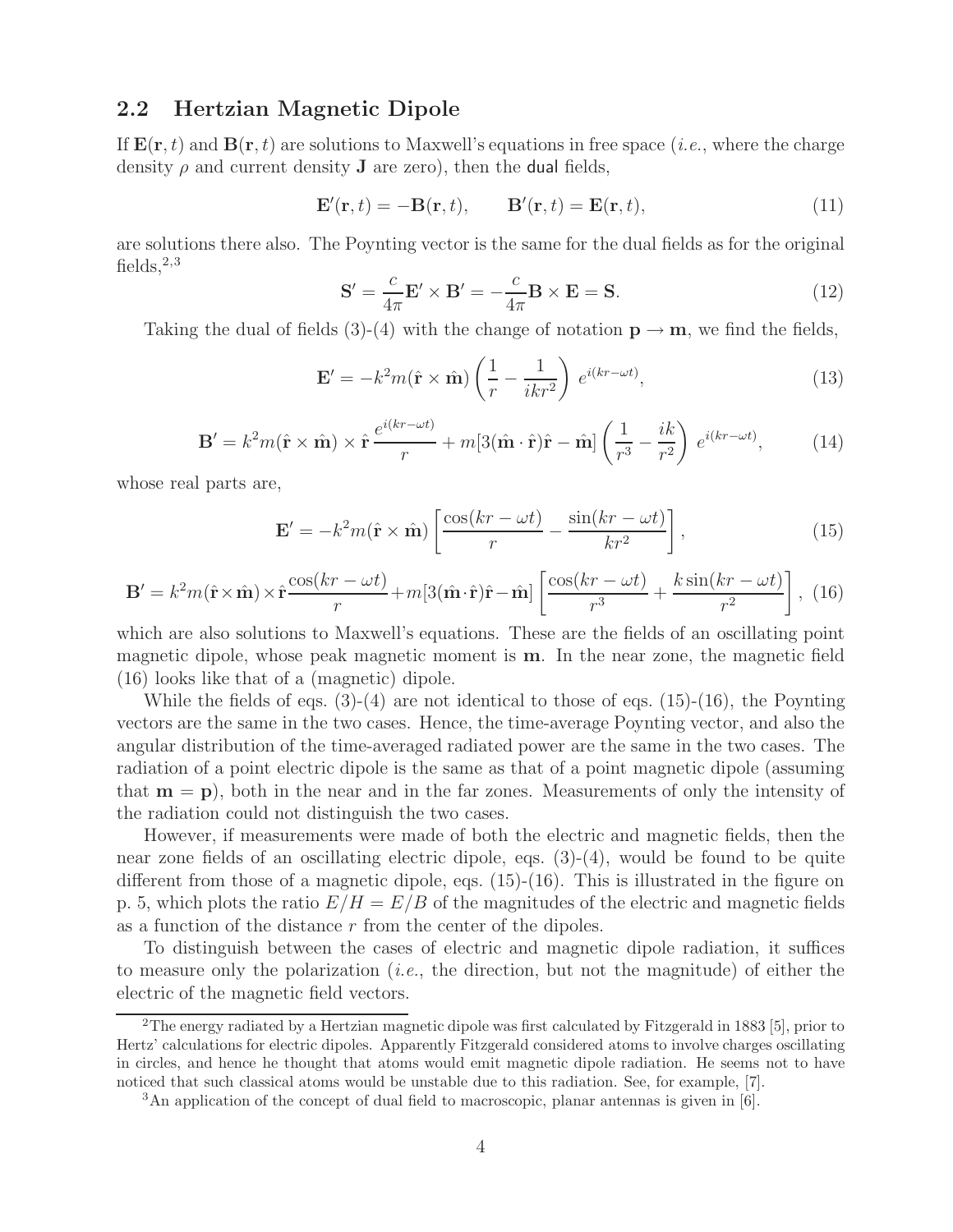

### **A Appendix: Self-Dual Antennas**

Heaviside introduced the concept of dual electromagnetic fields in the 1880's while also considering magnetic charges and currents,  $\rho_e$  and  $\mathbf{J}_m$ , that are conceptually the "dual" of electric charges and currents,  $\rho_e$  and  $\mathbf{J}_e$ . In general, if fields  $\mathbf{E}$  and  $\mathbf{B}$  are generated by electric charges and currents  $\rho_e$  and  $\mathbf{J}_e$ , then the dual fields  $\mathbf{E}'$  and  $\mathbf{B}'$  of eq. (11) are generated by the dual magnetic charges  $\rho'_m = \rho_e$  and  $\mathbf{J}'_m = \mathbf{J}_e$ . Since it appears that there are no magnetic charges and currents in Nature, it will not be possible in general to generate the dual fields **E** and **B**'. However, if only magnetic dipoles (or higher multipoles) are needed to generate the dual fields, it may be possible to do so with appropriate configurations of electric currents.

According to the definition (11) the dual fields cannot equal the original fields. However, it is possible that the dual fields are equal to the original fields to within a phase factor  $\pm i$ , in which case the fields are said to be self dual. That is,

$$
\mathbf{E}' = -\mathbf{B} = \alpha \mathbf{E}, \qquad \mathbf{B}' = \mathbf{E} = \alpha \mathbf{B}, \qquad \text{requires that} \qquad \alpha^2 = -1,\tag{17}
$$

such that,

 $\mathbf{E} = \pm i\mathbf{B}$ ,  $\mathbf{B} = \mp i\mathbf{E}$ , (self dual). (18)

Perhaps the most familiar examples of self-dual electromagnetic fields are circularly polarized plane waves, such as,

$$
\mathbf{E} = E_0(\hat{\mathbf{x}} \pm i\,\hat{\mathbf{y}}) \, e^{i(kz - \omega t)}, \qquad \mathbf{B} = \hat{\mathbf{x}} \times \mathbf{E} = E_0(\hat{\mathbf{y}} \mp i\,\hat{\mathbf{x}}) \, e^{i(kz - \omega t)} = \mp i\mathbf{E}.\tag{19}
$$

A set of self-dual fields  $(\mathbf{E}_{sd}, \mathbf{B}_{sd})$  can be formally generated from any solution  $(\mathbf{E}, \mathbf{B})$  to Maxwell's equations according to,

$$
\mathbf{E}_{sd} = \mathbf{E} \mp i\mathbf{E}' = \mathbf{E} \pm i\mathbf{B}, \qquad \mathbf{B}_{sd} = \mathbf{B} \mp i\mathbf{B}' = \mathbf{B} \mp i\mathbf{E} = \mp i\mathbf{E}_{sd}.
$$
 (20)

Of course, in general it will not be possible physically generate these fields with only electric charges and currents. However, we can make a self-dual antenna by combining a Hertzian